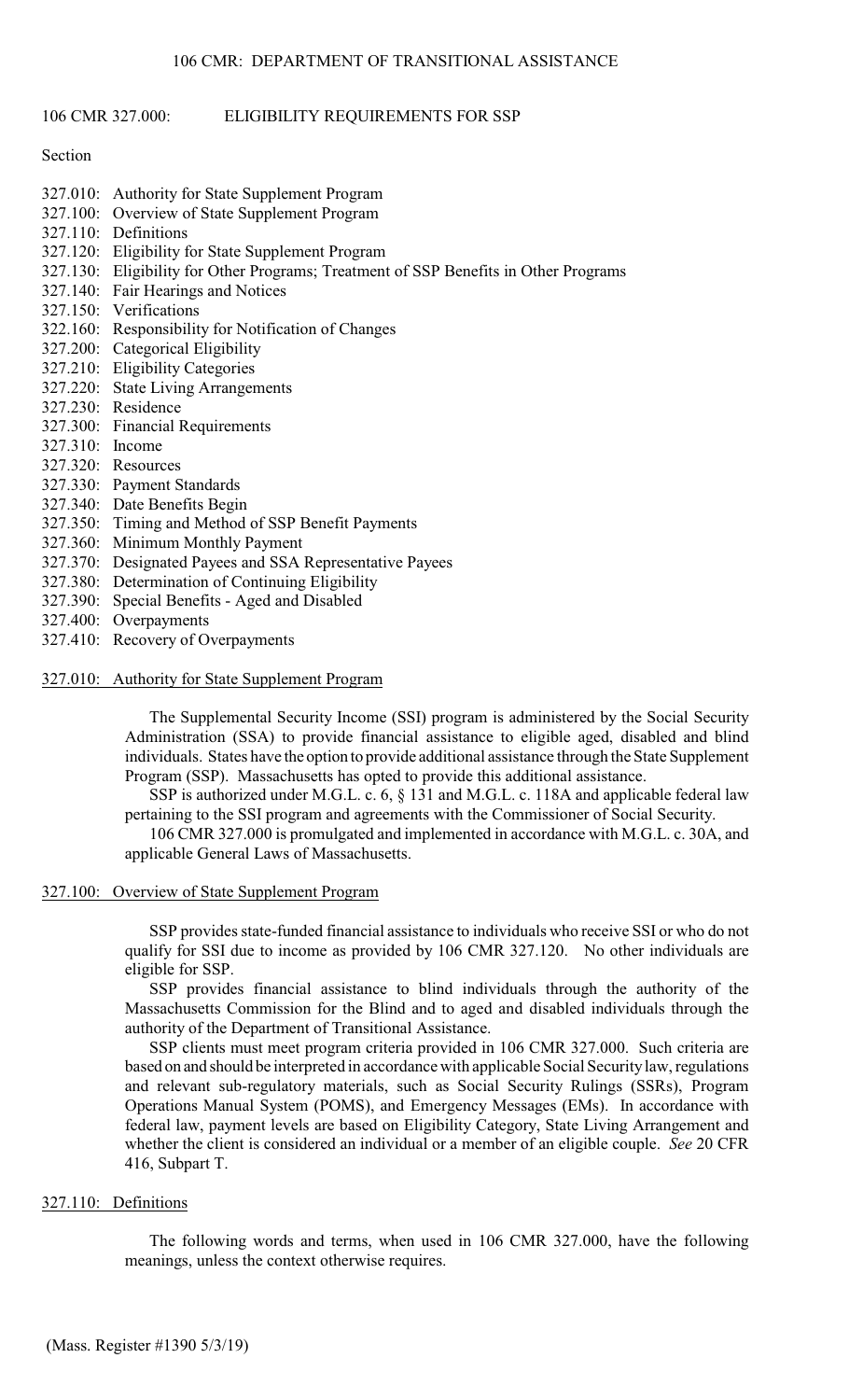### 327.110: continued

Child. For SSP purposes, is one who meets the SSI definition of child.

Countable Income. As defined in 20 CFR 416.1104.

Eligible Individual. An aged, disabled or blind individual who meets all SSI eligibility requirements. *See* 20 CFR 416.120.

Eligible Couple. An eligible individual and his or her eligible spouse who are living in the same household. *See* 20 CFR 416.1801.

Federal Benefit Rate (FBR). As defined in 20 CFR 416.1101.

Public Income Maintenance Payment. A payment from any of the following programs: SSI, TAFDC, Refugee Act of 1980, Disaster Relief Act of 1974, Veterans Administration benefits based on need, or any State or local governmental assistance program based on need.

Representative Payee. As defined in 20 CFR 416.601.

Resources. As defined in 20 CFR 416.1201, *et seq*.

Supplemental Security Income (SSI). As defined in 20 CFR 416.101.

SSP-only. A designation for a client who is ineligible for SSI solely based on his or her income but is eligible to receive SSP benefits.

## 327.120: Eligibility for State Supplement Program

An application for SSI serves is an application for SSP. There is no separate SSP application. Eligibility for SSP is determined after an eligibility determination for SSI is made by the Social Security Administration (SSA). The Department must accept the SSA determination. Individuals may be eligible for SSP if they are either:

(A) determined eligible for SSI; or

(B) determined not eligible for SSI solely due to income, but their countable income is less than the combined Federal Benefit Rate (FBR) and the appropriate SSP payment.

#### 327.130: Eligibility for Other Programs; Treatment of SSP Benefits in Other Programs

Individuals who receive SSP benefits are not eligible for TAFDC and EAEDC benefits. All income of an SSP client, including their SSP benefits, is not counted in the eligibility calculation for TAFDC and EAEDC benefits for other household members.

### 327.140: Fair Hearings and Notices

An applicant or client who receives a Department decision related to his or her SSP benefits has the right to request a fair hearing pursuant to 106 CMR 343.000: *Fair Hearing Rules*. All SSP benefits-related notices shall meet the Adequate Notice requirements as provided by 106 CMR 343.200: *Adequate Notice Requirements*. Decisions and actions of SSA regarding SSI benefits shall be exclusively subject to SSA jurisdiction and shall not be grounds for appeal pursuant to 106 CMR 343.000: *Fair Hearing Rules*.

## 327.150: Verifications

An SSP client must cooperate in verifying all categorical and financial eligibility requirements. This includes complying with the disability determination process unless good cause exists as provided by 106 CMR 701.380: *Good Cause Criteria*.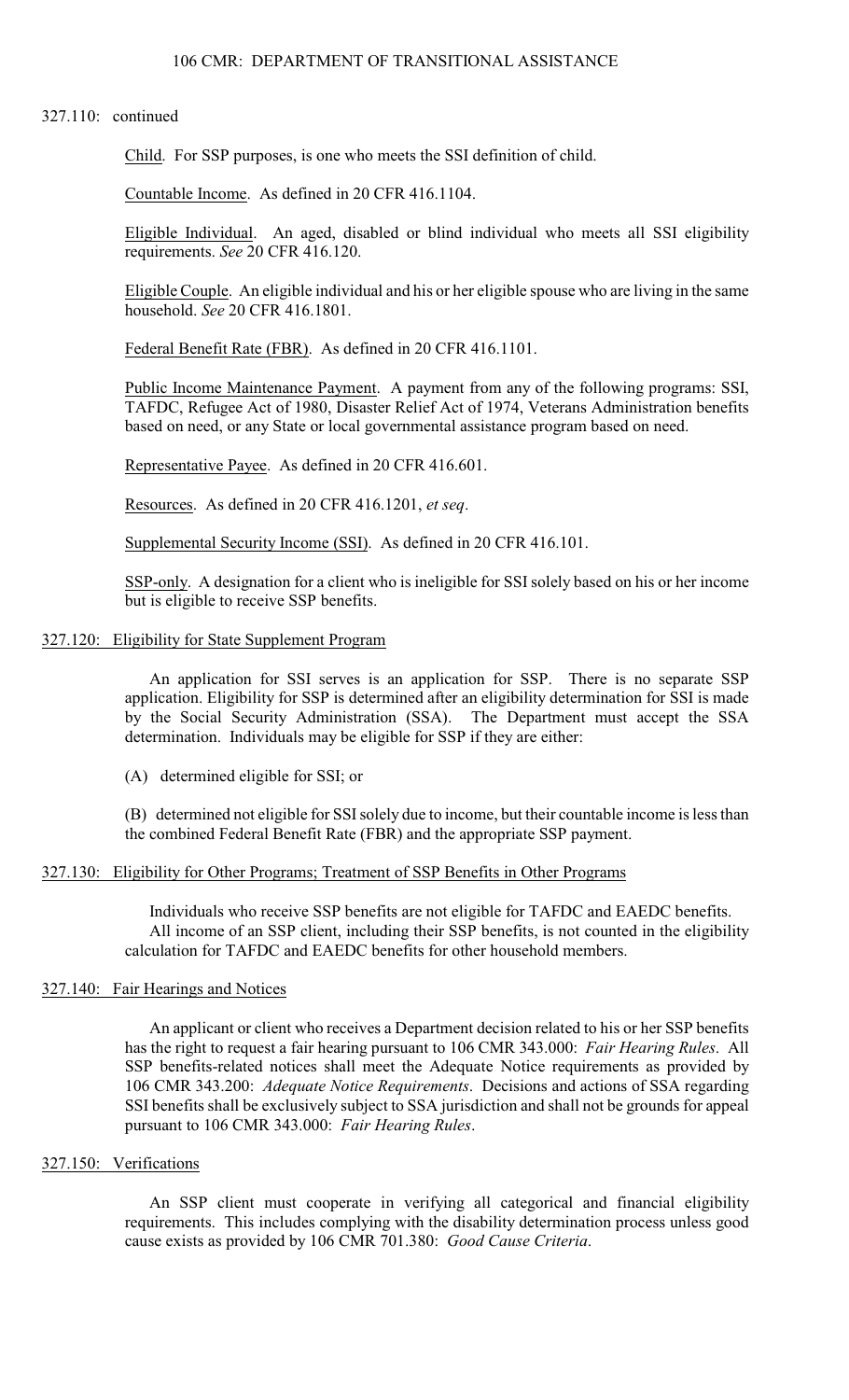## 106 CMR: DEPARTMENT OF TRANSITIONAL ASSISTANCE

## 327.160: Responsibility for Notification of Changes

SSP-only clients are required to report any changes in their circumstances that may affect their eligibility or the amount of their grant within ten calendar days.

## 327.200: Categorical Eligibility

An individual must meet SSI categorical requirements as found in 106 CMR 327.210.

## 327.210: Eligibility Categories

An individual must be in one of the following SSI categories to be eligible for SSP. If an individual is eligible under more than one category, the category which provides the highest payment level shall be used:

(A) Aged. 65 years of age or older;

(B) Disabled. Disabled in accordance with 20 CFR Part 416, Subpart I. If disability has not been determined by SSA, disability will be determined by the agency or organization under agreement with the Department to provide disability evaluation services; or

(C) Blind. Determined to be blind in accordance with 20 CFR Part 416, Subpart I. If blindness has not been determined by SSA, blindness will be determined by the agency or organization under agreement with the Department to provide disability evaluation services.

## 327.220: State Living Arrangements

An individual's SSP benefit amount is determined by their living arrangement.

- (A) State Living Arrangement A: Full Cost of Living.
	- (1) State Living Arrangement A includes an individual who is in Federal Living Arrangement A and is:

(a) Living Alone included in those who live alone, are individuals who rent a room in a commercial rooming house which does not provide board or who live in a hotel. Also, individuals who rent only a room in a private residence are considered living alone if they do not use the residential kitchen facilities for preparation of his or her meals.

(b) Living only with his or her SSI or SSP eligible spouse.

(c) Living only with his or her SSI or SSP eligible spouse and his or her SSI or SSP ineligible children, none of whom receive public income maintenance payments. *See* 106 CMR 327.110(E).

(d) Living only with his or her SSI or SSP ineligible spouse and/or his or her SSI or SSP ineligible children, none of whom receive public income maintenance payments.

For the purposes of 106 CMR 327.220(A)(1)(a) through (d), foster children placed with anyone other than their parents are not considered to be living with the foster parent.

(2) State Living Arrangement A includes an individual who is in Federal Living Arrangement C, if none of the people with whom he or she is living receives public income maintenance payments.

(3) State Living Arrangement A includes an individual who does not meet the definitions in 106 CMR 327.220(A)(1) or (2), if he or she (or he or she and his or her spouse) are paying at least  $\frac{2}{3}$  of the household's expenses. Public income maintenance payments that are received by the SSP client's spouse who is not eligible for SSI or SSP cannot be used to determine the contribution to the household's expenses.

(4) State Living Arrangement A includes an individual living in a public congregate housing development funded through M.G.L. c. 121B, §§ 38 through 41A, or §§ 42 through 44A (originally known as St. 1954, c. 667 and St. 1966, c. 707) and as provided by Massachusetts in a list to be updated as necessary, of such public congregate housing developments.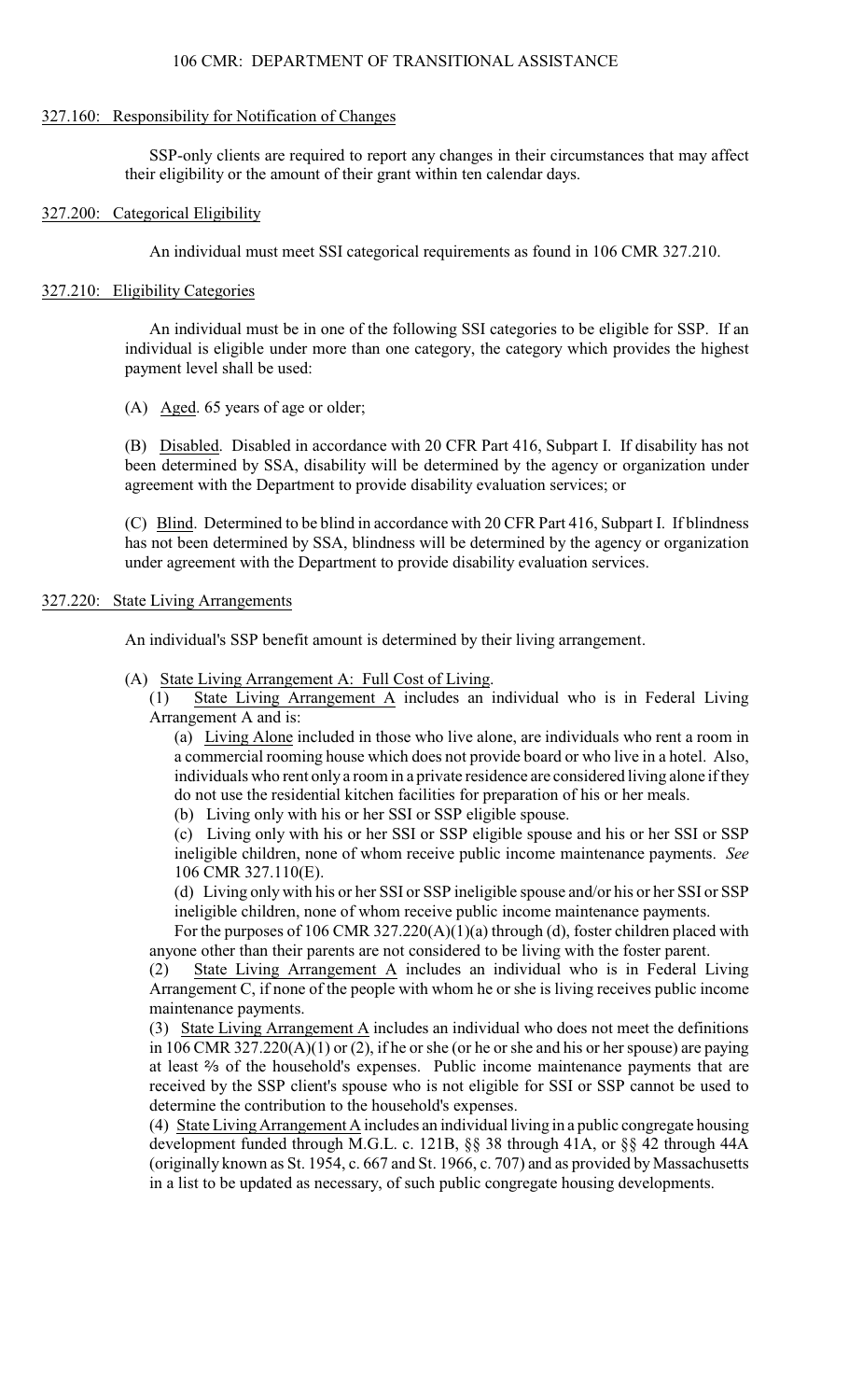## 327.220 : continued

(B) State Living Arrangement B: Shared Living Expenses.

(1) State Living Arrangement B includes an individual not found to be living in the household of another under Federal rules and not meeting the criteria for State living arrangements A, E or G.

(2) State Living Arrangement B includes those living in group-care facilities where Medicaid is paying 50% or less of the cost of care, foster homes, commercial boarding homes or other facilities which do not meet the criteria for living arrangement E or congregate housing defined in Living Arrangement A in 106 CMR 327.220(A)(4).

(3) State Living Arrangement B includes transient individuals, homeless individuals, and residents of public emergency shelters.

(4) State Living Arrangement B includes those living in a commercial boarding house, foster home or halfway house.

## (C) State Living Arrangement C: Living in the Household of Another.

State Living Arrangement C includes an individual or couple living in the household of another and determined by the Social Security Administration to be receiving sufficient support to necessitate a reduction of 1/3 in the Federal SSI benefit rate.

## (D) State living Arrangement E: Domiciliary Care.

State Living Arrangement E includes an individual living in a licensed rest home where he or she pays a fixed rate as established by the Massachusetts Executive Office of Health and Human Services. The total payment, combined SSI and SSP, includes an allowance for personal needs. Specifically excluded from this category are persons institutionalized in Title XIX facilities or in a public institution when the individual is not being charged for his or her care.

## (E) State Living Arrangement F: Medicaid Facilities.

State Living Arraignment F includes an individual living in a medical facility where Medicaid pays more than 50% of the cost of care.

#### State Living Arrangement G: Assisted Living.

State Living Arrangement G includes individuals certified by Massachusetts to be residing in an assisted living residence (ALR) served by a certified Group Adult Foster Care (GAFC) provider who is not receiving assistance under any other federal or state rental assistance program and who pays a fixed, non-separable fee for rent and supportive services, other than medically necessary services reimbursed by Medicaid.

## 327.230: Residence

An SSP client must be living in Massachusetts, with the intention of making his or her home in Massachusetts, but is not required to maintain a permanent residence or fixed address.

#### 327.300: Financial Requirements

An eligible SSP client must meet all financial requirements found at 106 CMR 327.310.

## 327.310: Income

The amount of income an individual has is a factor in determining eligibility for SSP. How and which types of income are counted is determined in accordance with 20 CFR 416, Subpart K.

### 327.320: Resources

Resource limitations and which resources are countable are determined by SSA in accordance with 20 CFR 416, Subpart L.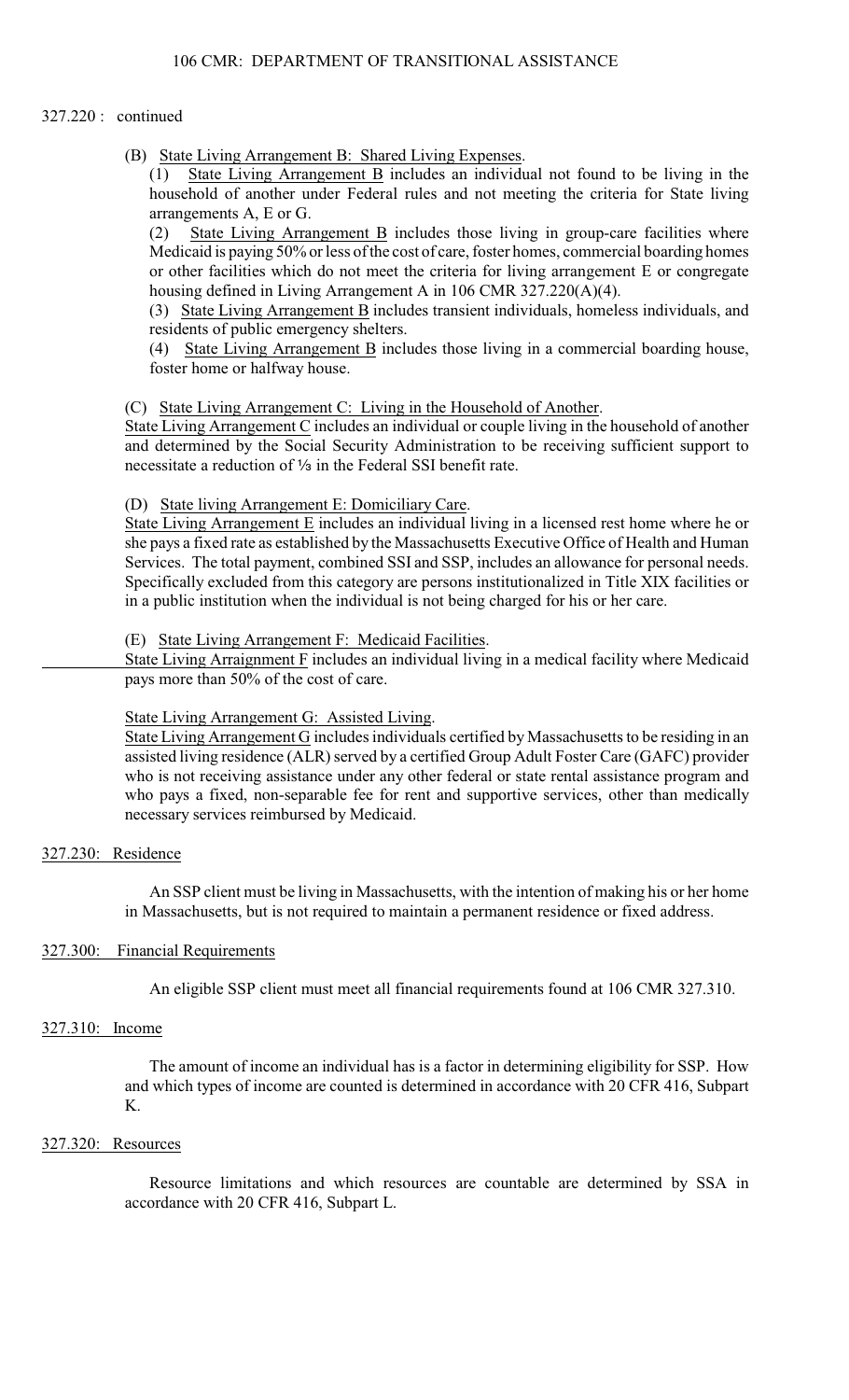### 327.330: Payment Standards

Payment amounts are based on Eligibility Category, State Living Arrangement, whether the client is eligible as an individual or as a member of an eligible couple and the amount of countable income.

If countable income exceeds the Federal Benefit Rate (FBR), the amount exceeding the FBR is deducted from the SSP payment standard.

Payment standards are available online at [www.mass.gov/dta](http://www.mass.gov/dta) under the heading Key Resources/Program Eligibility Charts and Tables/SSI Program Payment Charts. Paper copies are available upon request.

## 327.340: Date Benefits Begin

SSP benefit payments will begin as of the date SSI payments begin. For SSP-only eligible clients, SSP benefit payments will begin as of the first day of the month following the date of the SSI application.

## 327.350: Timing and Method of SSP Benefit Payments

SSP benefits are paid once a month. The Department shall determine the method of payment.

## 327.360: Minimum Monthly Payment

The minimum monthly payment for the SSP is \$1.00. If the payment amount is greater than zero but less than \$1.00, a payment of \$1.00 will be issued.

## 327.370: Designated Payees and SSA Representative Payees

(A) A Designated Payee is a third-party appointed by the Department to receive the SSP benefit payments when the client is unable to manage or direct the management of benefit payments in his or her own interest.

(B) SSP benefits of a client whose SSI benefits are paid to an SSA Representative Payee will also be paid to the SSA Representative Payee. For SSP purposes, this SSA Representative Payee will be known as a Designated Payee.

(C) SSP benefits for a child younger than 18 years old must be paid to a Designated Payee.

## 327.380: Determination of Continuing Eligibility

An eligibility review is a periodic review of a client's circumstances in relation to the SSI and SSP eligibility requirements. An eligibility review is necessary to establish that a client remains eligible to receive assistance. The focus of the eligibility review process is on those factors of eligibility that are potentially subject to change. The Department shall determine when a client's eligibility will be reviewed.

## 327.390: Special Benefits - Aged and Disabled

(A) Special Benefits. The Department may authorize payment for clients for moving expenses within Massachusetts and may replace specific items when the loss of these items is the result of: a natural disaster or a fire in the client's dwelling which is beyond the control of the client. All available resources, such as insurance, SNAP benefits and funds from relief agencies (*e.g*., the Federal Emergency Management Agency and the Red Cross) must be used to replace the unsalvageable items before the Department can authorize a special benefit payment.

Funeral and Final Disposition Expenses. The Department may authorize payment for funeral and final disposition expenses for clients as provided in 106 CMR 705.700: *Eligibility for Funeral and Final Disposition Expenses*.